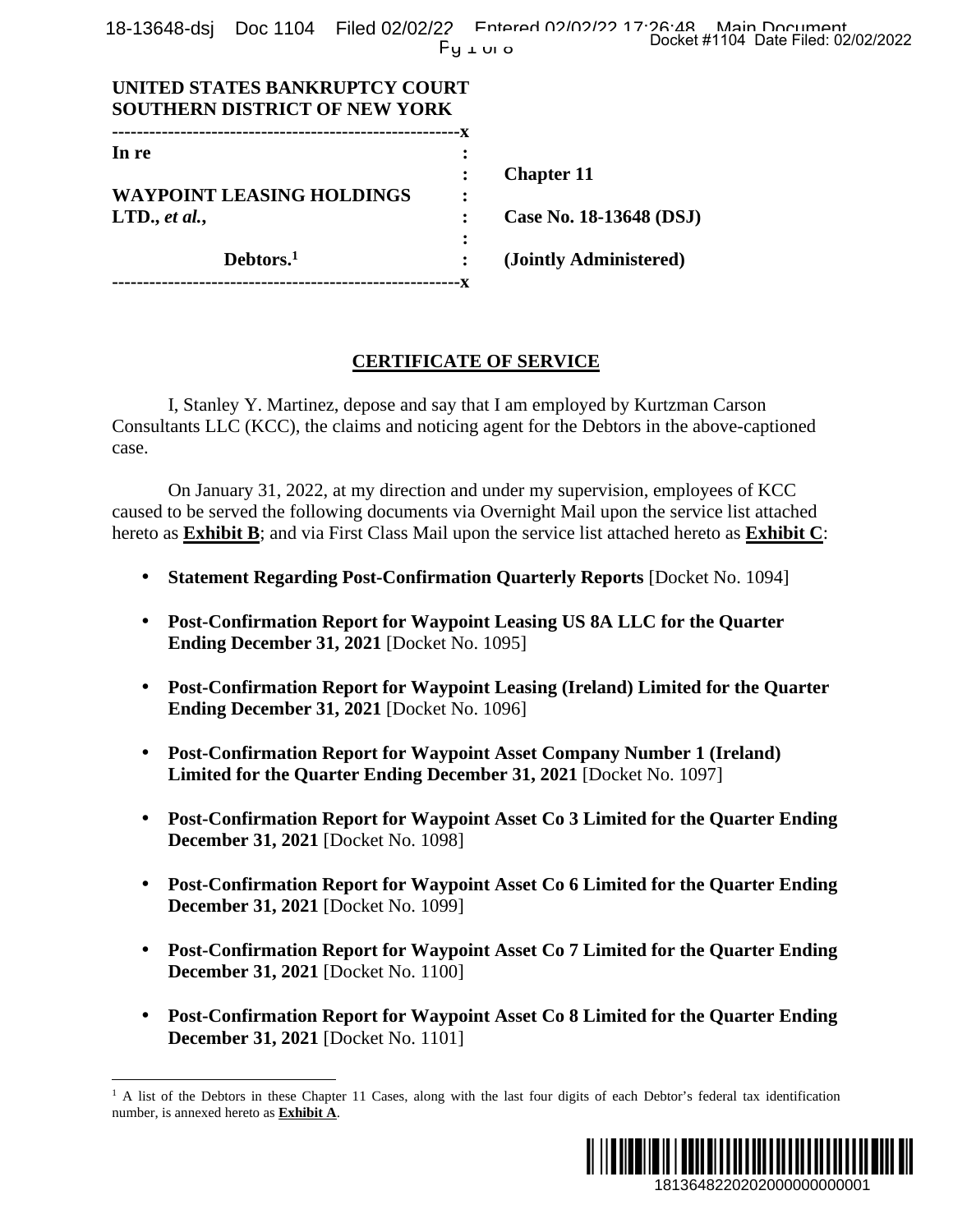18-13648-dsj Doc 1104 Filed 02/02/22 Entered 02/02/22 17:26:48 Main Document Pg 2 of 8

- **Post-Confirmation Report for Waypoint Leasing Holdings Limited for the Quarter Ending December 31, 2021** [Docket No. 1102]
- **Post-Confirmation Report for Waypoint Leasing (Luxembourg) S.a.r.l for the Quarter Ending December 31, 2021** [Docket No. 1103]

Dated: February 2, 2022

 */s/* Stanley Y. Martinez Stanley Y. Martinez **KCC**  222 N Pacific Coast Highway, Suite 300 El Segundo, CA 90245 Tel. 310.823.9000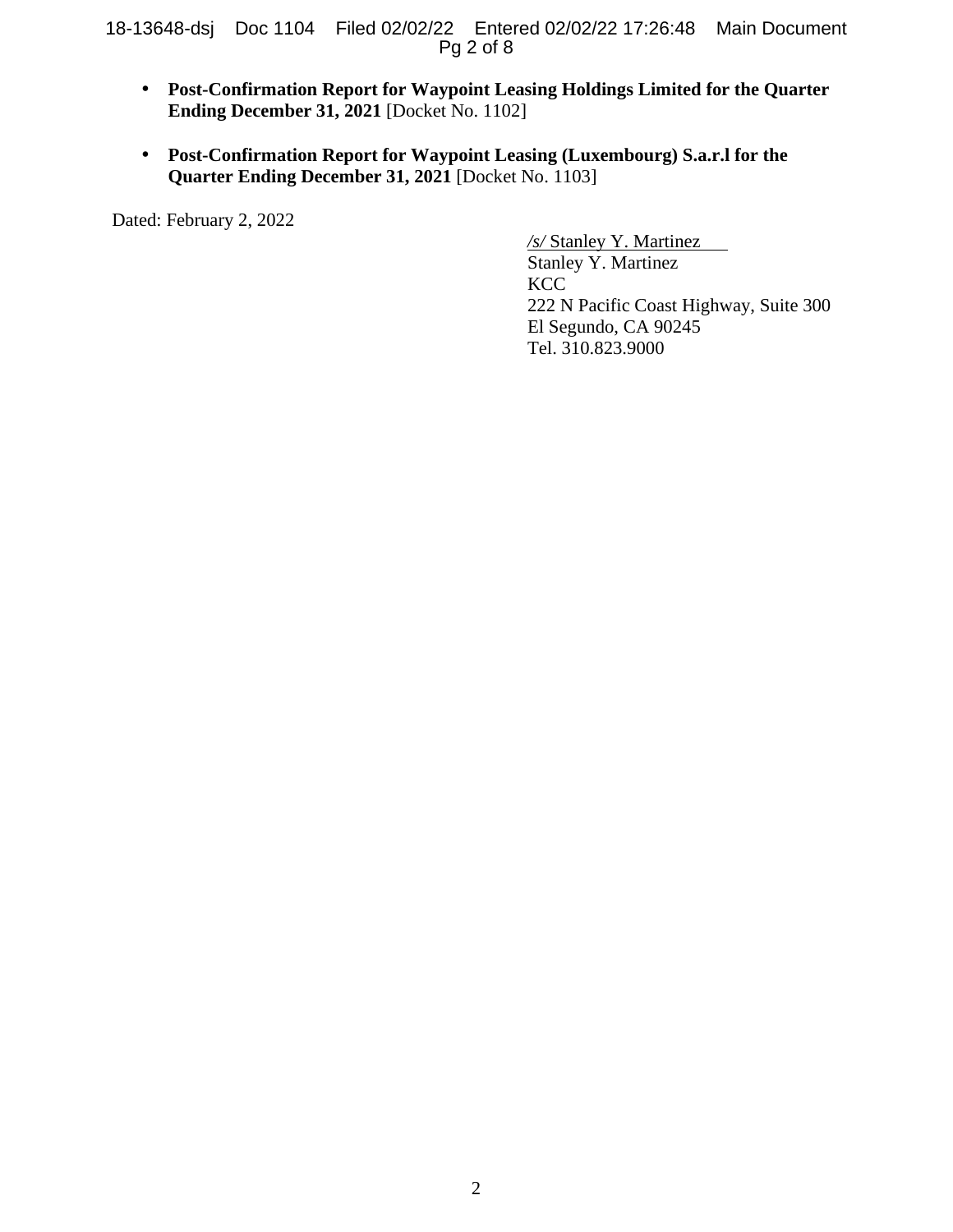18-13648-dsj Doc 1104 Filed 02/02/22 Entered 02/02/22 17:26:48 Main Document Pg 3 of 8

## Exhibit A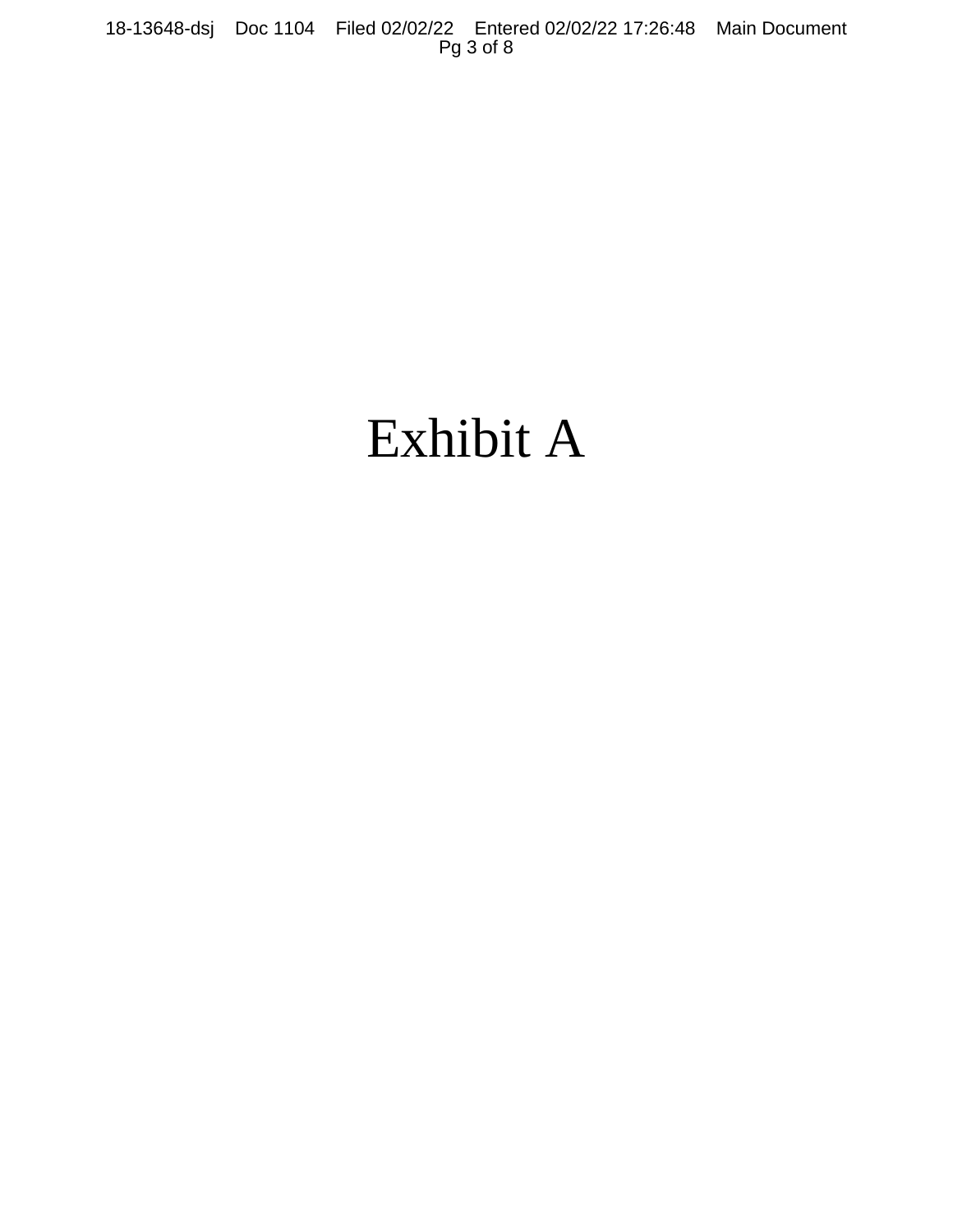#### 18-13648-dsj Doc 1104 Filed 02/02/22 Entered 02/02/22 17:26:48 Main Document Pg 4 of 8

#### **Exhibit A**

**Debtors** 

|                                        | Last 4        |                             | Last 4        |
|----------------------------------------|---------------|-----------------------------|---------------|
|                                        | Digits of     |                             | Digits of     |
|                                        | <b>Tax ID</b> |                             | <b>Tax ID</b> |
| <b>Debtor</b>                          | <b>Number</b> | <b>Debtor</b>               | <b>Number</b> |
| <b>Waypoint Leasing Holdings Ltd.</b>  | 2899          | Waypoint Leasing US 8A LLC  | 8080          |
| <b>Waypoint Leasing (Luxembourg)</b>   |               |                             |               |
| S.à r.l.                               | 7041          | Waypoint Asset Co 8 Limited | 2532          |
| Waypoint Leasing (Ireland) Limited     | 6600          | Waypoint Asset Co 7 Limited | 9689          |
| Waypoint Asset Co 6 Limited            | 8790          | Waypoint Asset Co 3 Limited | 3471          |
| <b>Waypoint Asset Company Number 1</b> |               |                             |               |
| (Ireland) Limited                      | 6861          |                             |               |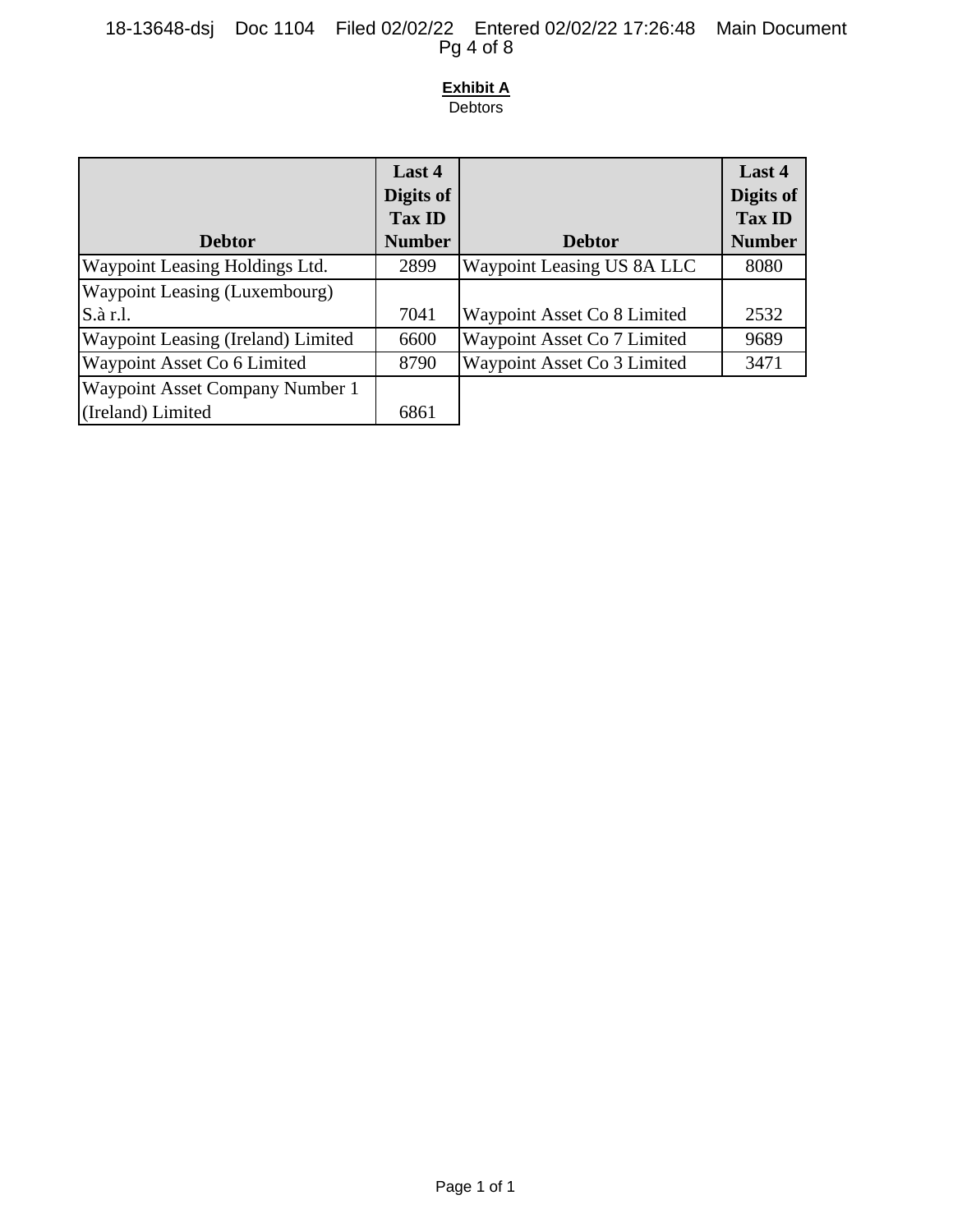18-13648-dsj Doc 1104 Filed 02/02/22 Entered 02/02/22 17:26:48 Main Document Pg 5 of 8

# Exhibit B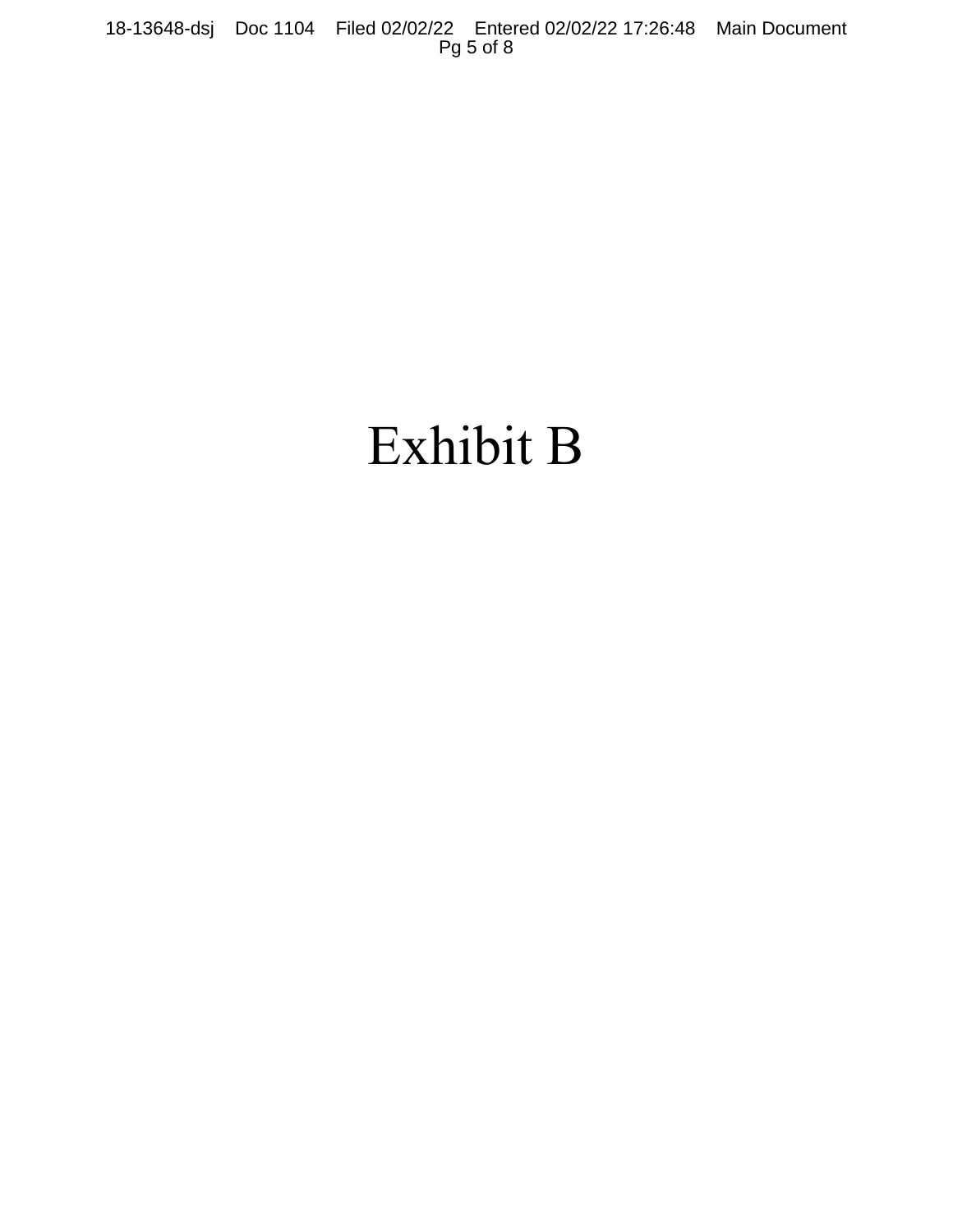## **Exhibit <sup>B</sup>** United States Trustee Served via Overnight Mail 18-13648-dsj Doc 1104 Filed 02/02/22 Entered 02/02/22 17:26:48 Main Document Pg 6 of 8

| <b>CreditorName</b>              | CreditorNoticeName          | Address1                    | <b>Address2</b>             | Address3'           | <b>City</b> | State' | Zip   |
|----------------------------------|-----------------------------|-----------------------------|-----------------------------|---------------------|-------------|--------|-------|
|                                  | Office of the United States |                             |                             | 1201 Varick Street, |             |        |       |
| <b>IUS Department of Justice</b> | Trustee                     | <b>William K Harrington</b> | IAttn Andrea B Schwartz Esg | <b>Room 1006</b>    | New York NY |        | 10014 |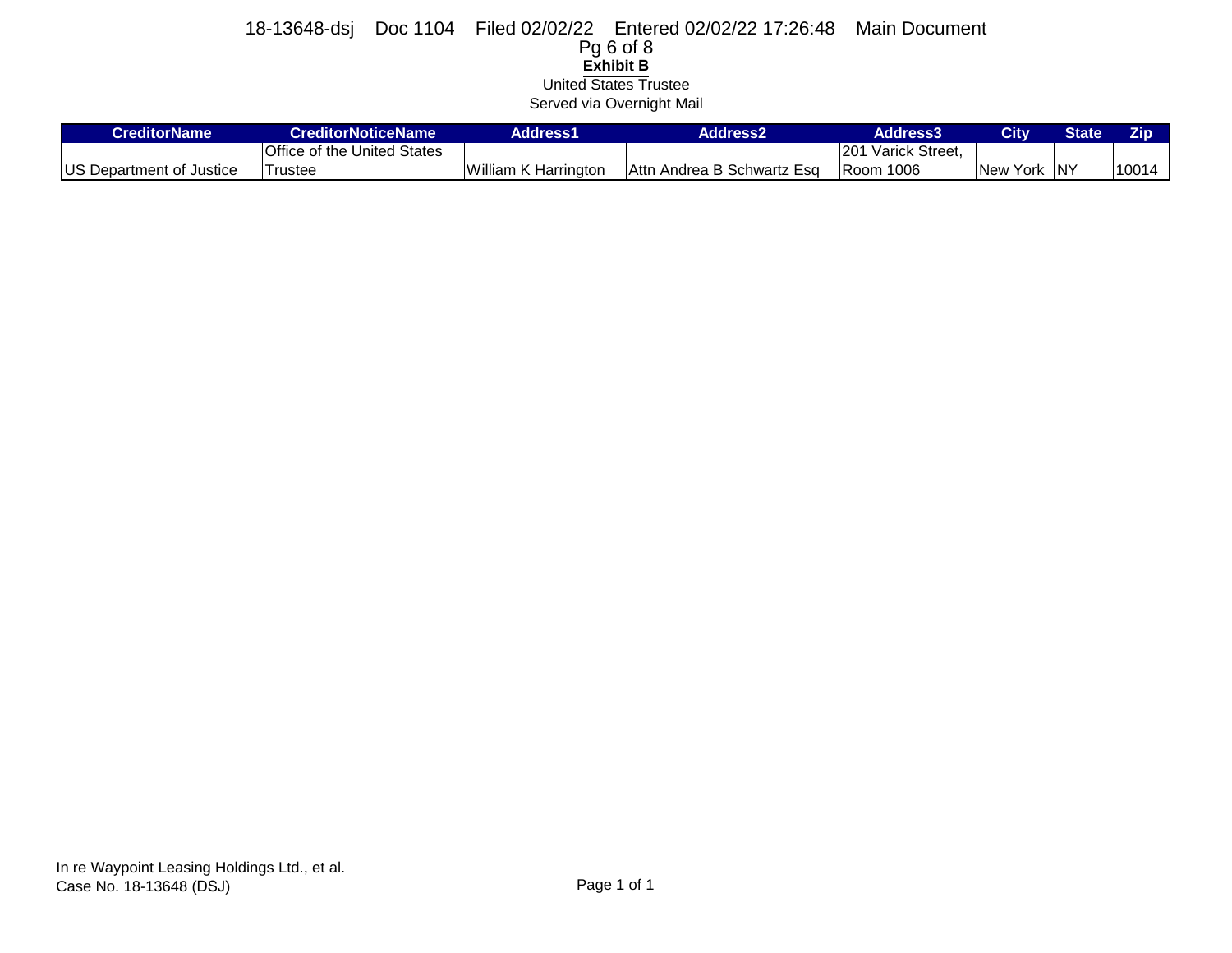18-13648-dsj Doc 1104 Filed 02/02/22 Entered 02/02/22 17:26:48 Main Document Pg 7 of 8

# Exhibit C